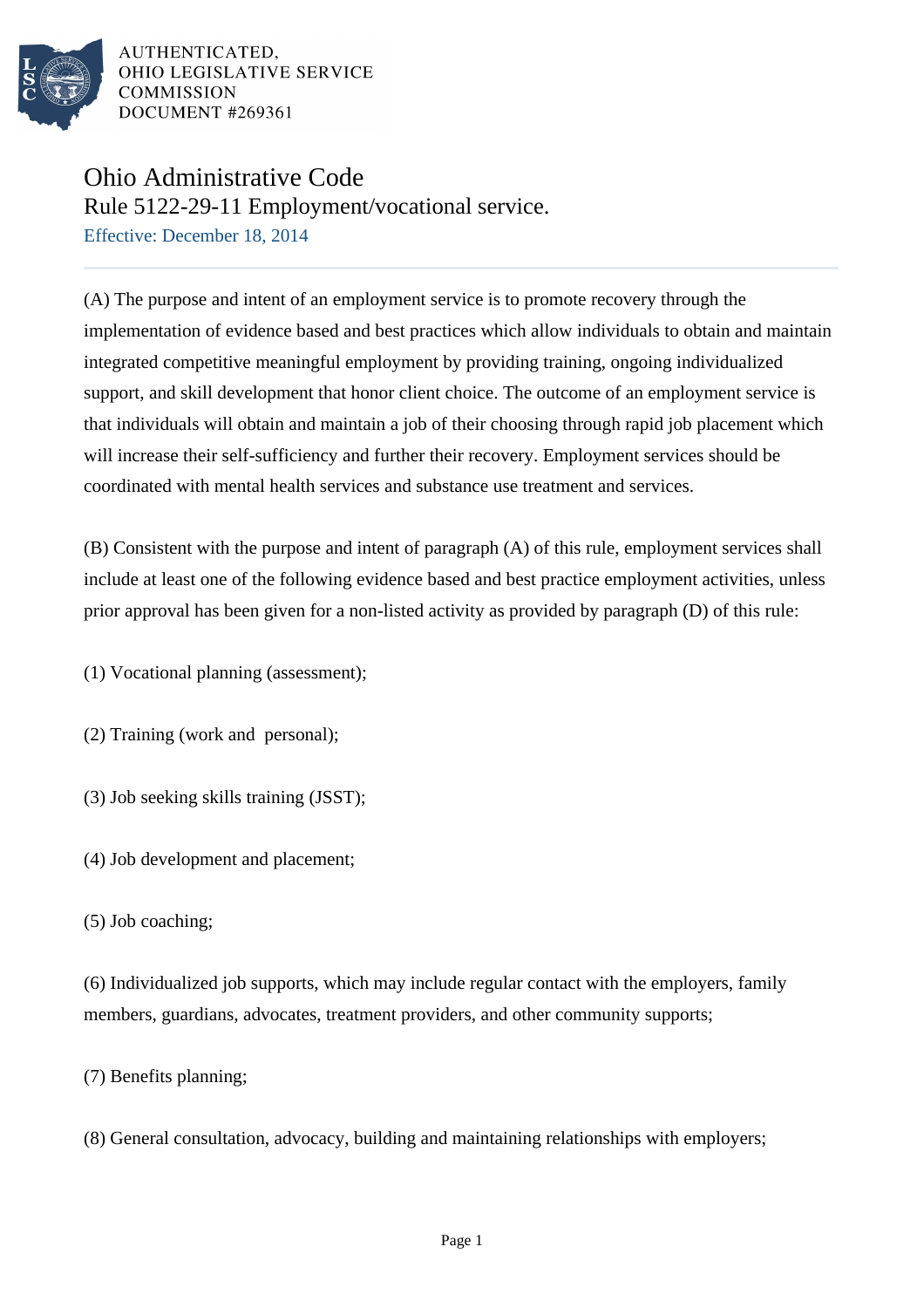

AUTHENTICATED. OHIO LEGISLATIVE SERVICE **COMMISSION** DOCUMENT #269361

(9) Individualized placement and support supported employment (IPS SE), in accordance with the requirements for qualified providers set forth in rule 5122-29-30 of the Administrative Code;

(10) Rehabilitation guidance and counseling; or,

(11) Time unlimited vocational support.

(C) Any of the following employment supports may be provided in conjuction with at least one employment activitiy either that is listed in paragraph (B) of this rule or which has received prior approval from OhioMHAS:

(1) Facilitation of natural supports;

- (2) Transportation; or,
- (3) Peer services.

(D) Individualized placement and support supported employment (IPS SE).

Providers who chose to offer IPS SE employment service shall meet the following requirements to be OhioMHAS qualified providers:

(1) IPS SE is an evidence based practice which is integrated and coordinated with mental health treatment and rehabilitation designed to provide individualized placement and support to assist individuals with a severe and persistent mental illness or co-occurring mental illness and substance use disorder obtain, maintain, and advance within competitive community integrated employment positions.

(2) In order to be an IPS SE qualified provider, the provider must:

(a) Provide the evidence-based practice of IPS SE;